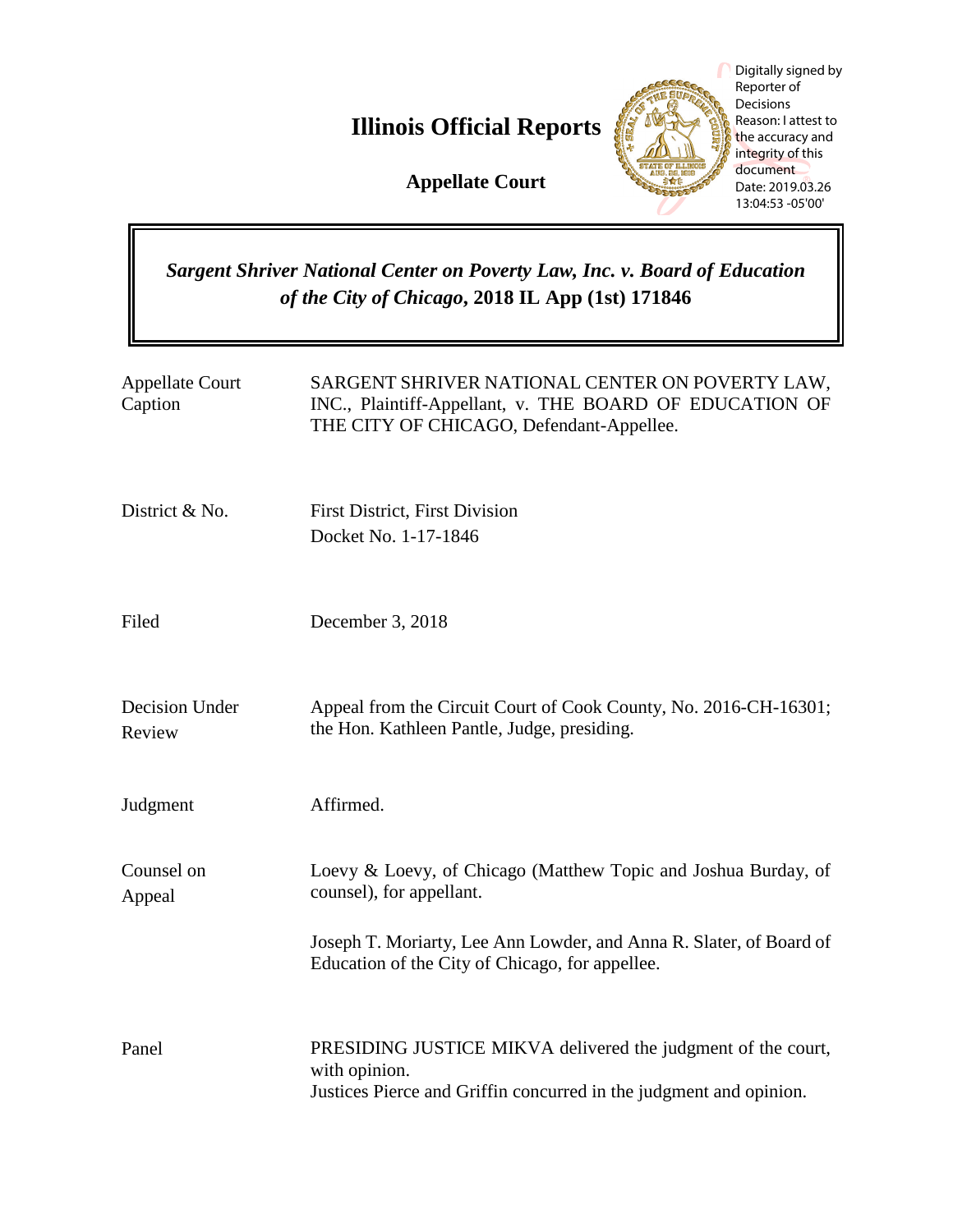### **OPINION**

- ¶ 1 Plaintiff, the Sargent Shriver National Center on Poverty Law, Inc. (Shriver), is a nonprofit legal and policy advocacy organization for low-income individuals and families. In June 2016, Shriver made three requests under the Freedom of Information Act (FOIA or Act) (5 ILCS 140/1 *et seq.* (West 2016)) to the Board of Education of the City of Chicago (Board) for the release of certain records regarding policing in the Chicago Public Schools (CPS). Shriver allegedly sought these records because of its concern that student discipline and arrests contribute to a school-to-prison pipeline that disproportionately affects minority children.
- ¶ 2 In each instance, the Board denied Shriver's request in writing, explained why compliance would be unduly burdensome, and invited Shriver to narrow its request. Following the third denial, Shriver sued the Board for willful violation of FOIA. Following briefing and argument, the circuit court granted the Board's motion to dismiss Shriver's complaint with prejudice, for failure to state a claim on which relief could be granted. For the reasons that follow, we affirm.

## ¶ 3 I. BACKGROUND

¶ 4 Attached to and incorporated by reference into Shriver's complaint were its three records requests and the Board's three denials. The first request, sent electronically through the CPS FOIA portal on June 2, 2016, was for complaints made to CPS, from 2012 to 2016, involving police officers or security guards stationed inside CPS schools. Shriver alleged that, immediately upon receiving the request, the Board sent an automated reply seeking an extension of FOIA's standard five-day response period of five additional business days in which to respond. On June 10, 2016, six business days after receiving Shriver's request, the Board denied the request. The Board explained that it could not generate a report containing the requested information, stating:

> "The District does not maintain an overall 'complaints' database and does not, in the ordinary course of business, maintain or generate reports showing complaints made to CPS involving police officers or security guards inside schools or any particular type of school employee or contractor. Therefore, the District has no electronic means to generate the report you request."

¶ 5 The Board also explained why, given the nature of its records and the scope of Shriver's request, it believed compliance would be unduly burdensome:

> "The District's records on complaints could be located in a multitude of paper files, e-mails, individual complaint letters, discipline files, investigation reports, to name a few. Furthermore, such complaint records could be located at any or all of the District's administrative offices and/or  $600+$  CPS schools that would require individual outreach to assemble responsive records. Therefore, pursuant to 5 ILCS  $140/3(g)$ , your request is unduly burdensome as the burden on the District to search for possible responsive records outweighs any possible public interest in the information. \*\*\* [T]he District could face hundreds of man hours just to search discipline records alone to identify complaints against security personnel and police officers that led to disciplinary action."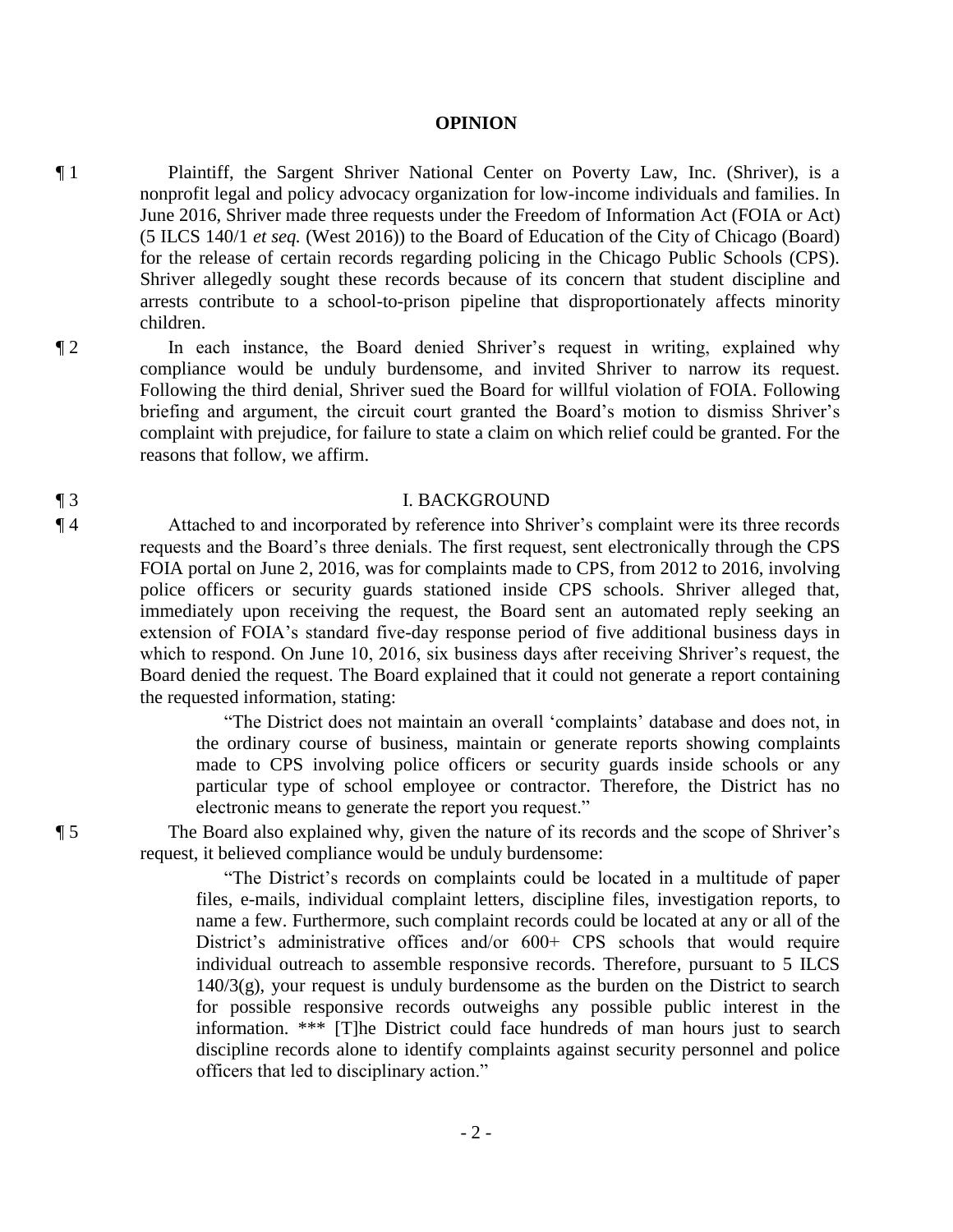¶ 6 The Board invited Shriver to narrow and clarify its request by providing a shorter time frame or by specifying the type of documents it was seeking, where the complaints may have been submitted to and by whom, and whether the complaints were made in connection with a judicial or an administrative proceeding.

¶ 7 Before it even received the Board's response, however, Shriver sent a second, narrower, electronic request on June 8, 2016, seeking "[a]lleged employee misconduct[ ] reports involving in school police officers in any capacity entered into the VERIFY system in 2014." Shriver alleged that the Board again sent an automated reply seeking an extension of five business days in which to respond. And six business days after Shriver's request, on June 16, 2016, the Board again denied the request, explaining that, although Shriver had identified a particular database and narrowed its request to a single year, the request was still unduly burdensome:

> "The District's VERIFY system does not include a field to identify 'in-school police officer' therefore we have no way to query the VERIFY system for the incident reports you request. The only way to identify responsive incident reports would be to (1) program a data pull for all incidents recorded in VERIFY as 'alleged employee misconduct' which is estimated at more than 600 incidents for 2014, [and] (2) review the individual narrative description entered for each incident to determine if 'police officer' is noted. Note that there is no CPS employee job title for In-School Police Officer.

> \*\*\* [T]he District would face hundreds of man hours to research and identify responsive incident reports and then also redact the reports to remove personally identifiable student information and other information exempt from release under FOIA."

¶ 8 The Board again invited Shriver to narrow or clarify its request, and on June 16, 2016, Shriver made its third and final request, for all "[a]lleged employee misconduct[ ] reports [ ]entered into the VERIFY system in 2014." Shriver alleged that the Board again sent an automated reply seeking an extension of five days for its response. Seven business days after Shriver's request, on June 27, 2016, the Board denied the request, providing the following explanation:

> "Your request is categorical and voluminous in nature. A search of 'alleged employee misconduct reports entered into the VERIFY system in 2014' yielded 635 results. The District would face hundreds of man hours to review responsive incident reports and then also redact the reports to remove personally identifiable student information and other information exempt from release under FOIA. The time and resources required to fulfill this request outweigh any public interest in these records and would clearly burden the operations of the District."

¶ 9 On December 16, 2016, Shriver sued the Board, asserting three claims of willful violation of FOIA, one for each of its denied requests. Shriver additionally alleged that it was improper for the Board, as part of its routine handling of FOIA requests, to automatically take a five-day extension of time in which to respond to requests. Shriver sought a declaration that the Board had violated FOIA and an order requiring the Board to produce the requested records, enjoining it from taking extensions via automated response, imposing civil penalties for willful violations, and awarding Shriver attorney fees and costs as a prevailing party.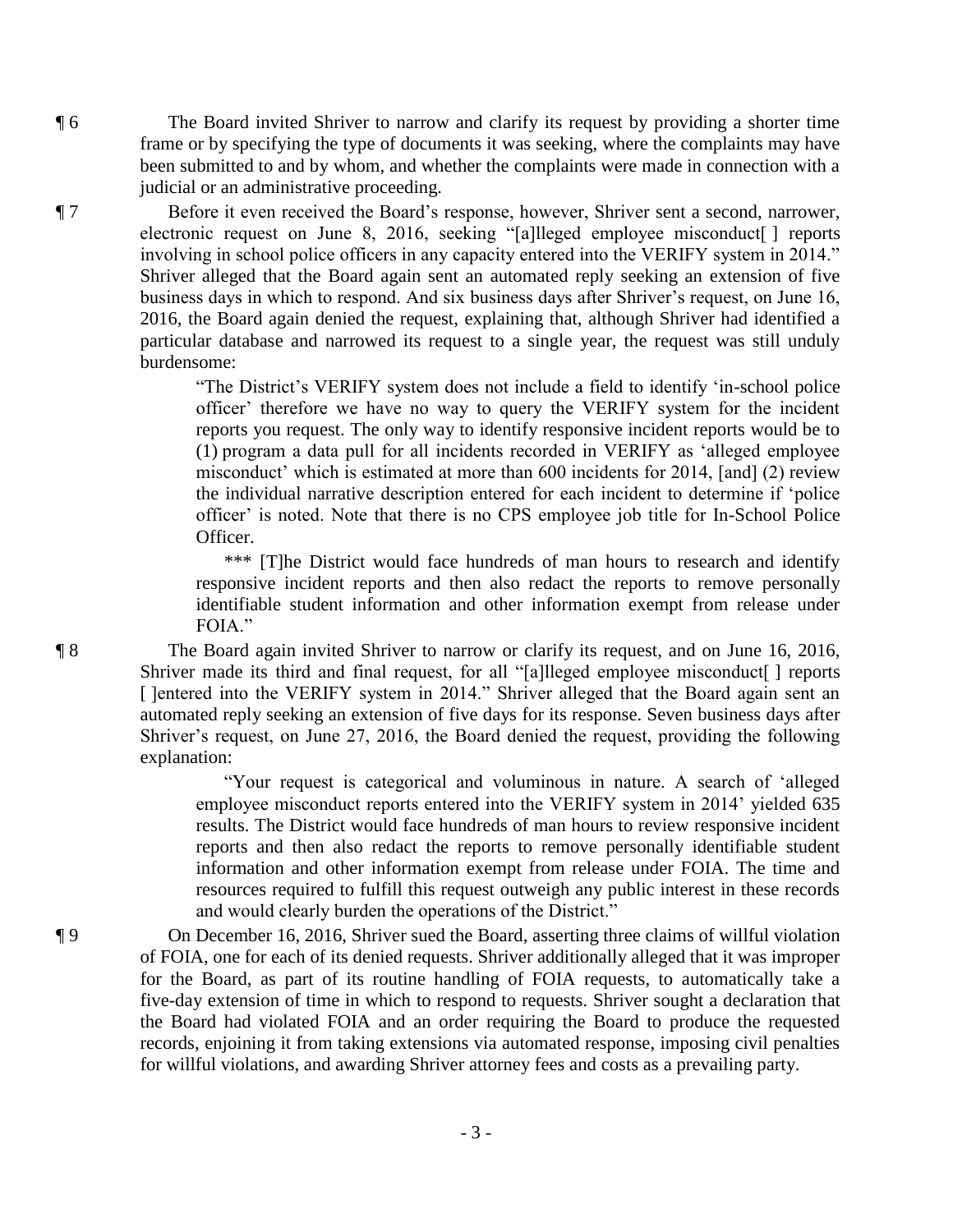- ¶ 10 On March 20, 2017, the Board moved to dismiss Shriver's complaint, pursuant to section 2-615 of the Code of Civil Procedure (Code) (735 ILCS 5/2-615 (West 2016)), for failure to state a claim on which relief could be granted. The Board argued that Shriver had failed to allege that the Board had willfully or intentionally failed to comply with FOIA or had otherwise acted in bad faith. In response, Shriver insisted that, at the pleading stage, it only needed to allege that it requested public documents from the Board and that its requests were denied; it was the Board's burden to prove, by clear and convincing evidence, that it would have been unduly burdensome to produce the requested records.
- ¶ 11 In its written order entered on July 14, 2017, the circuit court dismissed Shriver's complaint with prejudice. The court agreed with the Board that section  $3(g)$  of FOIA (5 ILCS  $140/3(g)$  (West 2016)) "requires only that a public body specify in writing the reasons compliance would be unduly burdensome and the extent to which compliance would burden the public body's operations." The court found that the five-day extensions of time taken by the Board were proper, the Board's written responses contained "paragraphs of explanations for why the requests were unduly burdensome and why they could not be complied with," and the Board had no additional burden to prove undue burden by clear and convincing evidence," a standard the court concluded only applied to the record-specific exemptions found in section 7 of FOIA (*id.* § 7). The court ruled that Shriver had failed to allege any facts which, if true, would establish that the Board's refusal to produce the records was willful and intentional or otherwise made in bad faith. This appeal followed.

# ¶ 12 II. JURISDICTION

¶ 13 The circuit court dismissed Shriver's complaint with prejudice on July 14, 2017, and Shriver timely filed its notice of appeal from that order on July 24, 2017. We have jurisdiction over this matter pursuant to Illinois Supreme Court Rules 301 and 303, governing appeals from final judgments in civil cases. Ill. S. Ct. R. 301 (eff. Feb. 1, 1994); R. 303 (eff. July 1, 2017).

## ¶ 14 III. ANALYSIS

- ¶ 15 A motion to dismiss under section 2-615 "challenges the legal sufficiency of [a] complaint based upon defects apparent on its face." *Khan v. Deutsche Bank AG*, 2012 IL 112219, ¶ 47. "The essential question is whether the allegations of the complaint, when construed in the light most favorable to the plaintiff, are sufficient to establish a cause of action upon which relief may be granted." *Cochran v. Securitas Security Services USA, Inc.*, 2017 IL 121200, ¶ 11. Dismissal is proper when "it is clearly apparent from the pleadings that no set of facts can be proven that would entitle the plaintiff to recover." *Id.* We accept as true all well-pleaded facts and reasonable inferences that may arise from those facts. *Kanerva v. Weems*, 2014 IL 115811, ¶ 33. Our review of an order granting or denying a motion to dismiss is *de novo*. *Cochran*, 2017 IL 121200, ¶ 11.
- ¶ 16 A. The Freedom of Information Act
- ¶ 17 Underlying FOIA is the policy that access to public records "promotes the transparency and accountability of public bodies" by allowing "the people to fulfill their duties of discussing public issues fully and freely, making informed political judgments and monitoring government." 5 ILCS 140/1 (West 2016). Unless otherwise stated, "[a]ll records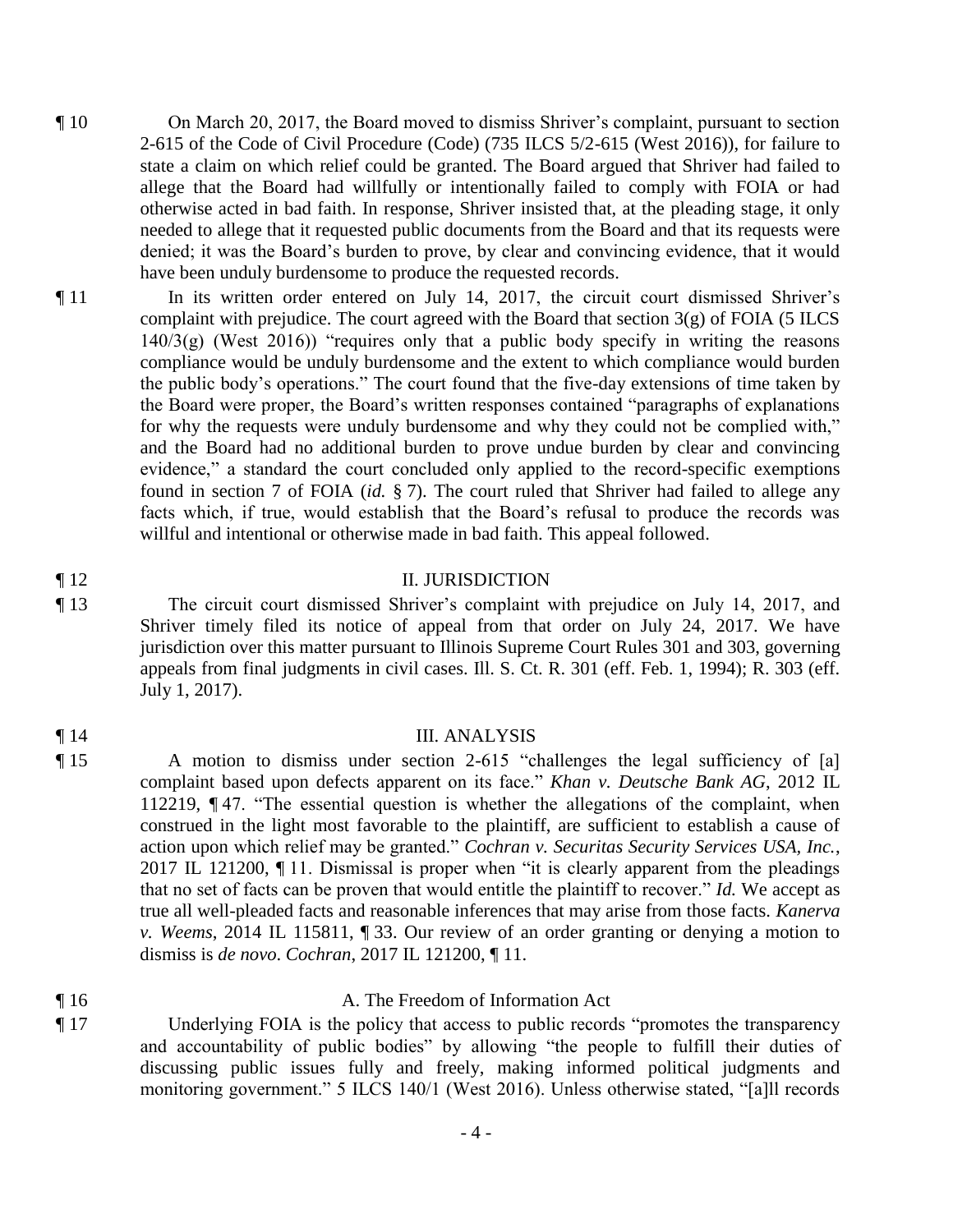in the custody or possession of a public body are presumed to be open to inspection or copying." *Id.* § 1.2.

¶ 18 In enacting FOIA, however, the legislature also made clear that it did not intend for compliance with records requests "to unduly burden public resources, or to disrupt the duly-undertaken work of any public body." *Id.* § 1. To this end, section 3(g) of FOIA, relied on by the Board in this case, excuses public bodies from complying with categorical requests where the burden of doing so would outweigh the public's interest in the requested information. Section 3(g) provides:

> "Requests calling for all records falling within a category shall be complied with unless compliance with the request would be unduly burdensome for the complying public body and there is no way to narrow the request and the burden on the public body outweighs the public interest in the information. Before invoking this exemption, the public body shall extend to the person making the request an opportunity to confer with it in an attempt to reduce the request to manageable proportions. If any public body responds to a categorical request by stating that compliance would unduly burden its operation and the conditions described above are met, it shall do so in writing, specifying the reasons why it would be unduly burdensome and the extent to which compliance will so burden the operations of the public body. Such a response shall be treated as a denial of the request for information." *Id.* § 3(g).

¶ 19 Section 7 of FOIA separately exempts certain types of records or information from disclosure. *Id.* § 7. For example, personal information is exempt from disclosure if it would "constitute a clearly unwarranted invasion of personal privacy." *Id.* § 7(1)(c). And investigatory records are exempt whenever their disclosure would identify an informant, "disclose unique or specialized investigative techniques," or otherwise "interfere with an active criminal investigation." *Id.* § 7(d)(iv), (v).

¶ 20 In keeping with the legislature's intent that FOIA be liberally construed in favor of disclosure, exemptions are narrowly applied. *Southern Illinoisan v. Illinois Department of Public Health*, 218 Ill. 2d 390, 416 (2006). The burden is always on the public body "to establish that its refusal to permit public inspection or copying is in accordance with the provisions of the FOIA and that the records fall within the exemption it has claimed." *Id.* at 418 (citing 5 ILCS 140/11(f) (West 1998)). Under section 1.2 of FOIA, "[a]ny public body that asserts that a record is exempt from disclosure has the burden of proving by clear and convincing evidence that it is exempt." 5 ILCS 140/1.2 (West 2016); see also *id.* § 11(f) (repeating this requirement); *id.* § 9(a) (providing that a public body's denial of a public records request must include "a detailed factual basis for the application of any exemption claimed"); *id.* § 9(b) (separately providing that denials based on section 7 exemptions "shall specify the exemption claimed to authorize the denial and the specific reasons for the denial, including a detailed factual basis and a citation to supporting legal authority").

¶ 21 Section 11(a) of FOIA provides that a requesting party denied access to a public record may sue the public body that denied its request "for injunctive or declaratory relief." *Id.* § 11(a). And pursuant to section 11(j), "[i]f the court determines that a public body willfully and intentionally failed to comply with [FOIA], or otherwise acted in bad faith, the court shall also impose upon the public body a civil penalty of not less than \$2,500 nor more than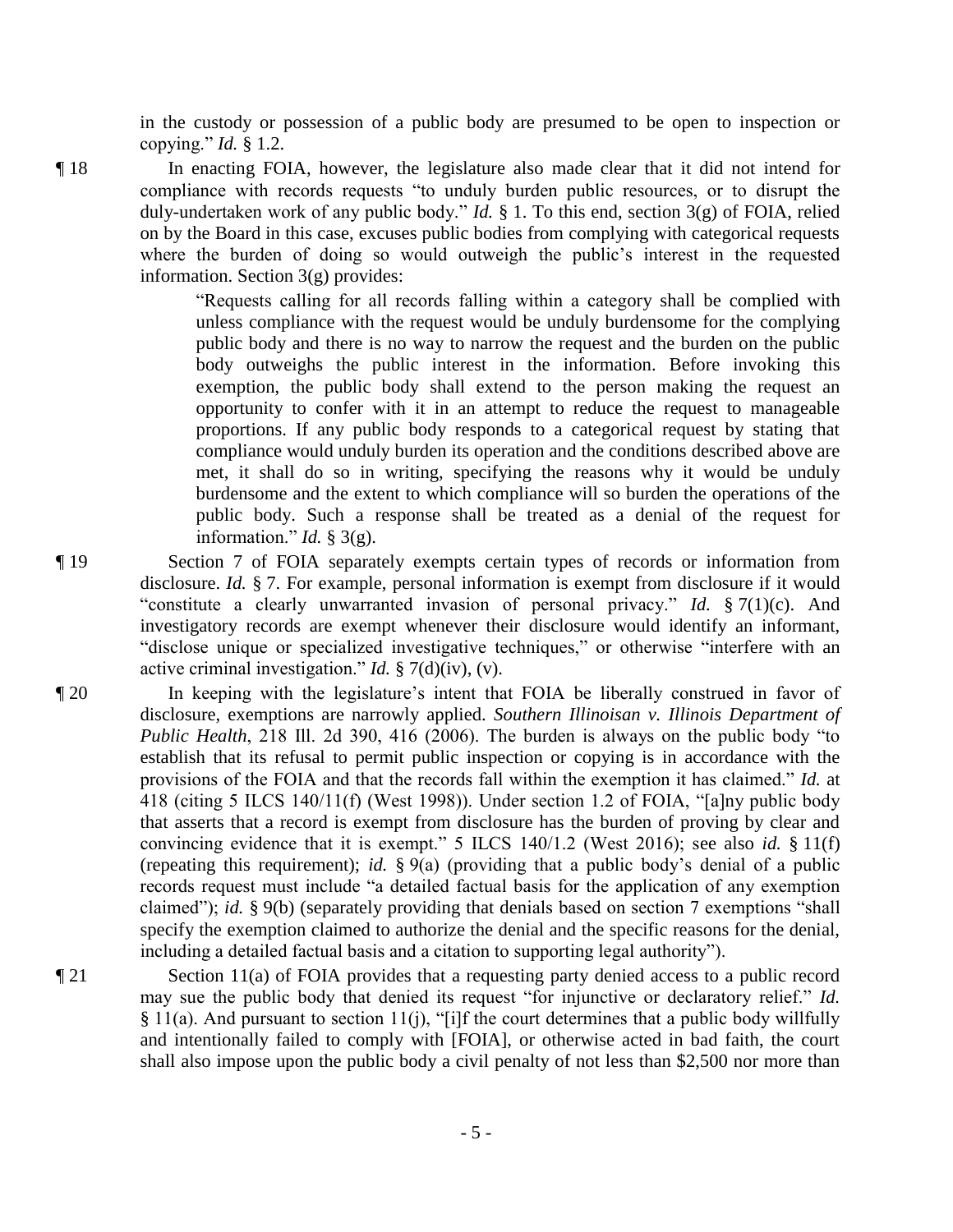\$5,000 for each occurrence." *Id.* § 11(j).

# ¶ 22 B. Time Extensions

¶ 23 Based on the speed with which it received the Board's initial response to each of those records, Shriver contends that the Board has a practice of automatically taking a five-day extension of time to respond to all requests that it receives, without first evaluating those requests to determine if an extension is warranted. Shriver argues that, by engaging in this practice, the Board took improper, bad-faith extensions, thus forfeiting its ability to assert undue burden as a reason for withholding the requested records. In response, the Board argues that the extensions were proper. It also argues that, by failing to raise it in its opening brief, Shriver has forfeited any argument that a finding of willful and intentional violations of FOIA could be based on the automatic taking of five-day extensions.

¶ 24 Section 3(d) of FOIA provides that a public body must comply with or deny a request for public records in writing within five business days of receiving it. *Id.* § 3(d). Section 3(e), however, provides that this time period "may be extended by the public body for not more than 5 business days from the original due date," for any of seven enumerated reasons. *Id.*  § 3(e).

¶ 25 We conclude that the extensions taken by the Board in this case were proper. The plain language of FOIA gives a public body in receipt of a records request the unilateral ability to extend its own response deadline by five days. *Id.* Only extensions of *more* than five days require the written agreement of the requesting party. *Id.* The statute requires the public body to "notify the person making the request of the reasons for the extension and the date by which the response will be forthcoming." *Id.* § 3(f). Nowhere does Shriver allege that the Board failed to comply with this requirement. Because, for the reasons articulated below, we agree with the Board that it would have been unduly burdensome for it to have complied with Shriver's requests, there can be no real dispute that the extensions taken by the Board were proper under section 3(e)(vi) of FOIA, which provides that a five-day extension is proper when a public body cannot produce the requested records within five days "without unduly" burdening or interfering with the operations of the public body." *Id.* § 3(e)(vi). Other enumerated justifications might also be applicable.

¶ 26 Contrary to Shriver's assertions, the Board's actions did not run afoul of section 3(d) of FOIA, which provides both that a "[f]ailure to comply with a written request, extend the time for response, or deny a request within 5 business days after its receipt shall be considered a denial of the request" and "[a] public body that fails to respond to a request received may not treat the request as unduly burdensome under subsection (g)." *Id.* § 3(d). In each instance, the Board took a permissible extension of time within five business days of receiving Shriver's request and responded to the request in detail within the properly extended period of time within which to do so. The circuit court correctly dismissed with prejudice Shriver's three claims for willful and intentional failure to comply with FOIA.

# ¶ 27 C. Undue Burden

¶ 28 We next consider the circuit court's denial of Shriver's request for injunctive relief in the form of an order requiring the Board to produce the requested records. The Board denied each of Shriver's requests on the basis that compliance would be unduly burdensome. For compliance with a FOIA request to be considered unduly burdensome, three things must be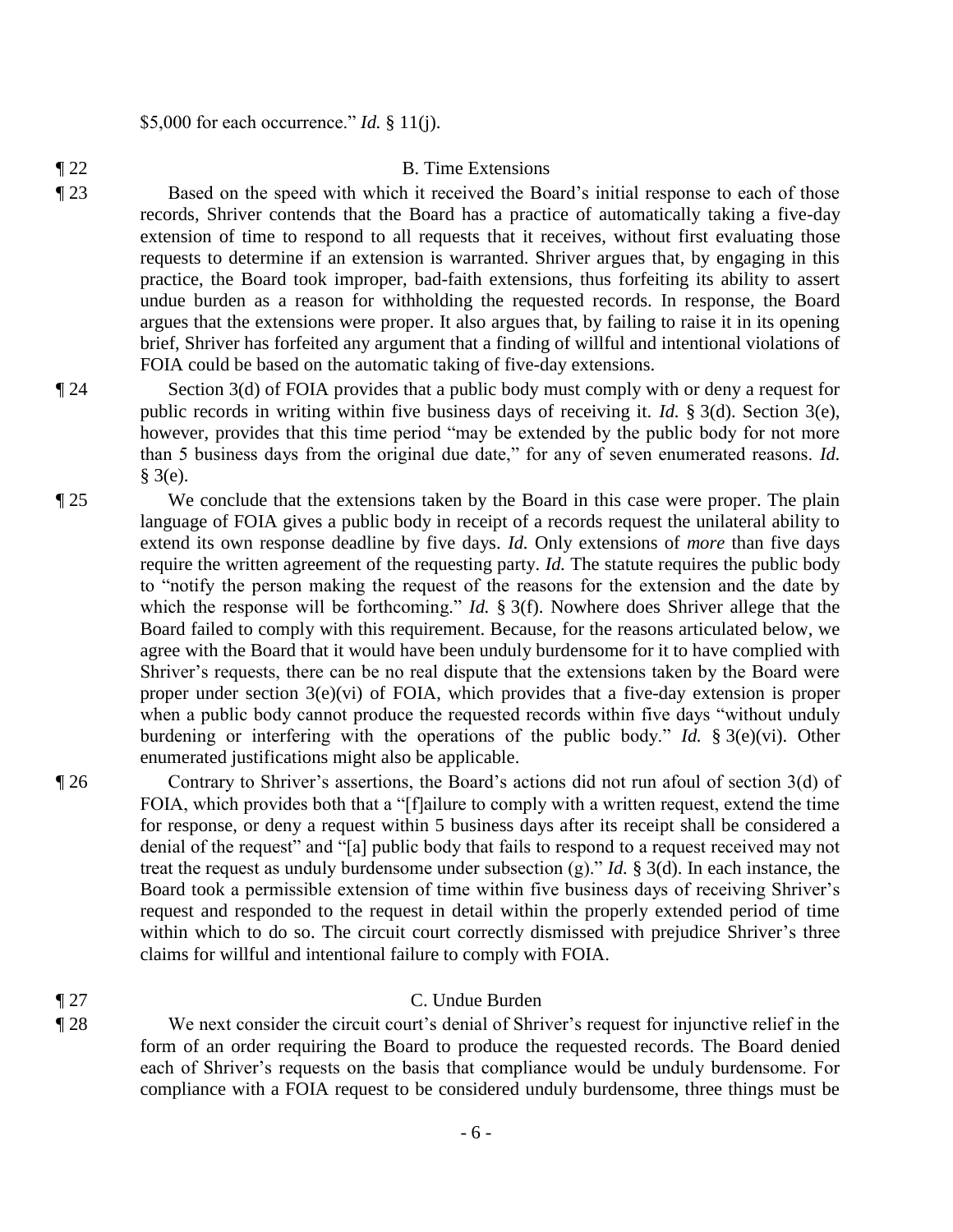shown: (1) the request must be a categorical one, seeking "all records falling within a category"; (2) there must be no way to narrow the request; and (3) the burden on the public body must outweigh public interest in the requested information. *Id.* § 3(g). To properly invoke section 3(g), a public body must give the requesting party "an opportunity to confer with it in an attempt to reduce the request to manageable proportions" and explain in writing why compliance with the request would be unduly burdensome. *Id.* The parties do not dispute that Shriver's records requests were categorical. And the parties' pre-suit communications indicate that, although invited to do so, Shriver made no further attempts to narrow or clarify its requests following the Board's third denial. We focus then—as the parties have in their briefs—on the third element: whether the burden of compliance outweighed public interest in the records sought.

¶ 29 Shriver argues that it was the Board's burden to prove this element by clear and convincing evidence. The Board contends, however, that its written responses to Shriver's requests were sufficient to invoke section  $3(g)$ . The Board's position, which the circuit court adopted, is that section  $3(g)$  is not a true exemption and the requirement, stated in both section 1.2 and section 11(f) of FOIA, that "[a]ny public body that asserts that a record is *exempt* from disclosure has the burden of proving by clear and convincing evidence that it is exempt" (emphasis added) (*id.* § 1.2; see also *id.* § 11(f)) applies only when a public body asserts one of the record-specific exemptions found in section 7 of FOIA (5 ILCS 140/7 (West 2016)).

¶ 30 In support of this proposition, the Board relies on *Shehadeh v. Madigan*, 2013 IL App (4th) 120742. The plaintiff in that case submitted a FOIA request to the Illinois Attorney General seeking "copies of any publications, opinions, reports or other records that would or could be used for guidance by [the Attorney General's] office or any other public body in complying with Illinois's FOIA laws." (Internal quotation marks omitted.) *Id.* ¶ 1. The Attorney General responded in writing, stating that it would be unduly burdensome to comply with the request because a preliminary search had retrieved over 9000 potentially responsive files that her staff would have to review and redact by hand. *Id.* ¶ 5. The Attorney General's office invited the plaintiff to narrow his request by identifying specific FOIA exemptions or issues concerning which he hoped to obtain documents, but the plaintiff declined to so, electing instead to file a lawsuit. *Id.* The Attorney General moved for and was granted summary judgment on the basis that her office had properly asserted undue burden under section 3(g). *Id.* ¶¶ 10-11, 13.

¶ 31 On appeal, the plaintiff in *Shehadeh* argued the Attorney General's office had failed to prove that it had either conducted an adequate search or that it would indeed be unduly burdensome to comply with plaintiff's request. *Id.* ¶¶ 27, 34. The appellate court disagreed, finding that the plaintiff's request was "patently broad on its face" and "[a]ccordingly, the Attorney General's response, explaining the burden that complying with plaintiff's request would cause, was sufficient to claim a section 3(g) exemption in [that] case." *Id.* ¶ 28. The court rejected the notion that a public body is required—as it would be if asserting a section 7 exemption—either to demonstrate the adequacy of its search or provide affidavits from its staff members in support of a claim of undue burden where the public body has already complied with section  $3(g)$ 's requirement that it specify its reasons for noncompliance in writing. *Id.* ¶¶ 30, 34.

- 7 -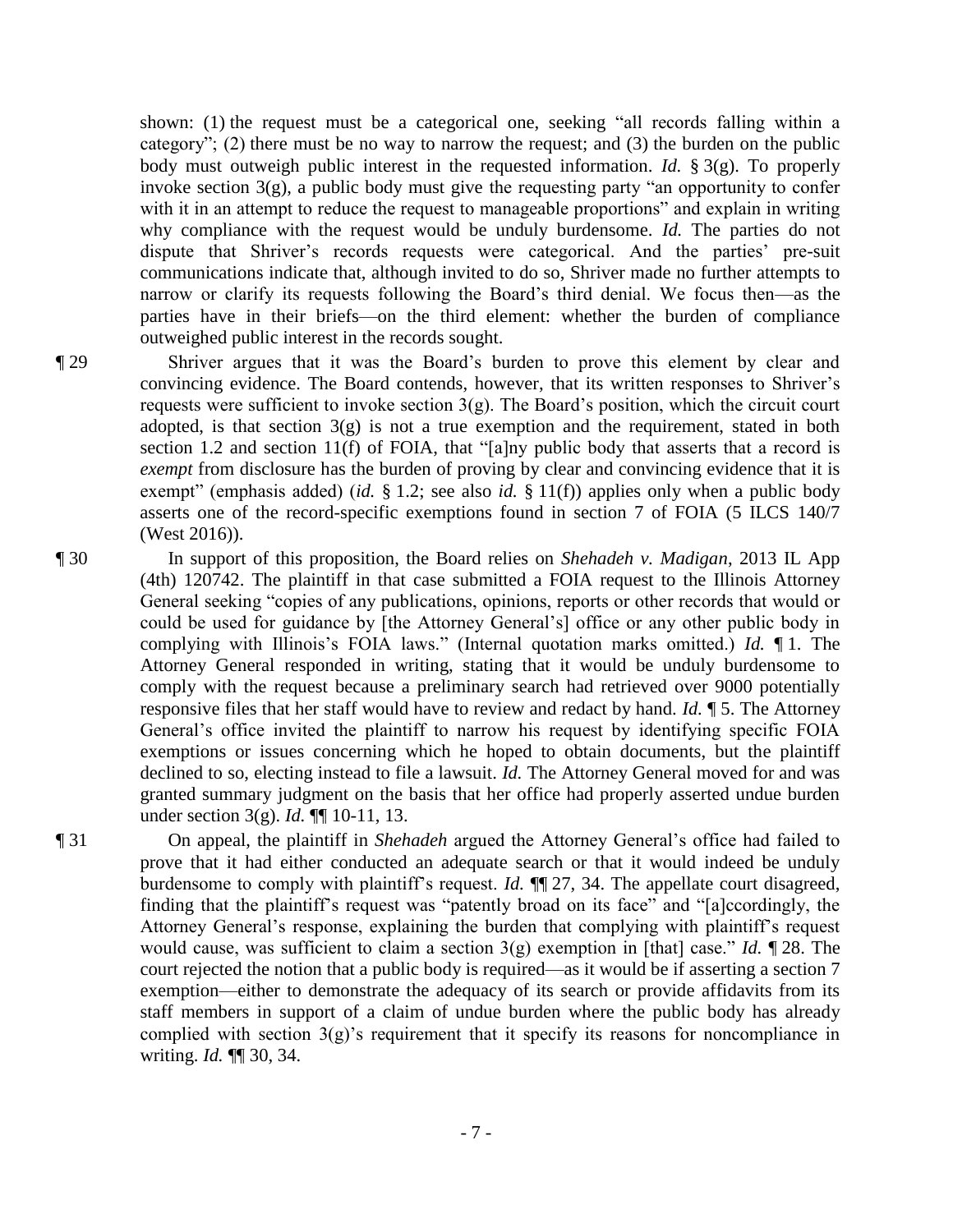- ¶ 32 The Board's reliance on *Shehadeh* for the proposition that section 3(g) is not a FOIA exemption subject to proof by clear and convincing evidence is misplaced. First, the *Shehadeh* court itself referred to section 3(g) as an exemption throughout its decision. *Id.*  $\P$ [19, 25, 28, 30, 32, 34. Indeed, the term is used in the statute. See 5 ILCS 140/3(g) (West 2016) ("Before invoking *this exemption*, the public body shall \*\*\*." (Emphasis added.)). Nor are the words "clear and convincing" found anywhere in the *Shehadeh* decision.
- ¶ 33 What is clear from *Shehadeh* is that section 7 exemptions are, by their very nature, different from the undue burden exemption in section  $3(g)$ . A plaintiff wishing to test the applicability of a section 7 exemption has little to go on besides the public body's bare assertion that all responsive records were located and fall within an exempt category. It makes sense that in such cases courts have required public bodies to demonstrate, through affidavits or an *in camera* review, that their searches were adequate and that the documents they located fall within the claimed category of statutorily exempt documents. See, *e.g.*, *Illinois Education Ass'n v. Illinois State Board of Education*, 204 Ill. 2d 456, 470-71 (2003).
- $\P$  34 A plaintiff seeking to test a claim of undue burden under section  $3(g)$  will—if the public body has engaged in the good-faith dialogue required by that section—have more information at its disposal. When documentation of that exchange is attached to the plaintiff's complaint, and when the public body's justifications are detailed and not conclusory, vague, or sweeping (*cf. Day v. City of Chicago*, 388 Ill. App. 3d 70, 74 (2009) (applying these same criteria to determine when an affidavit in support of a section 7 exemption can be relied on in lieu of an *in camera* review)), it may be possible for the circuit court to determine on the pleadings whether a public body has made a clear and convincing showing of undue burden.

¶ 35 Such is the case here. The Board provided a detailed written response to each of Shriver's records requests. In response to the first request, it explained that the complaints Shriver sought were neither centrally located nor kept electronically and invited Shriver to narrow its request, either by specifying a shorter time frame or by providing more information about the complaints (*i.e.*, who they were submitted by or to, what form they took, and whether they were submitted in connection with some sort of formal proceeding). Shriver's second request was narrower; it sought one year of misconduct reports instead of four and specified a particular database or software—the "VERIFY system"—in which the complaints might be found. The Board again responded in writing, providing details about fields used in the VERIFY system and the results of a preliminary search of the system, which identified hundreds of potentially responsive files. The Board explained that the only way to isolate employee misconduct reports involving in-school officers would be to manually review and redact those 600 employee misconduct reports, work it explained would take hundreds of hours. Shriver's final request was actually broader than its second, seeking all employee complaints in the VERIFY system, not just those involving police officers.

¶ 36 This written exchange, appended to the complaint, provided the circuit court with an adequate understanding of the burden involved in complying with Shriver's requests. An *in camera* review would not have assisted the court further, as application of section  $3(g)$ does not turn on the nature of the withheld documents, but on the nature of the search necessary to identify and prepare them for public disclosure. And we see no reason to require the Board to submit an affidavit that would, in all likelihood, contain the same information provided in its written responses. By insisting that more is required here, Shriver is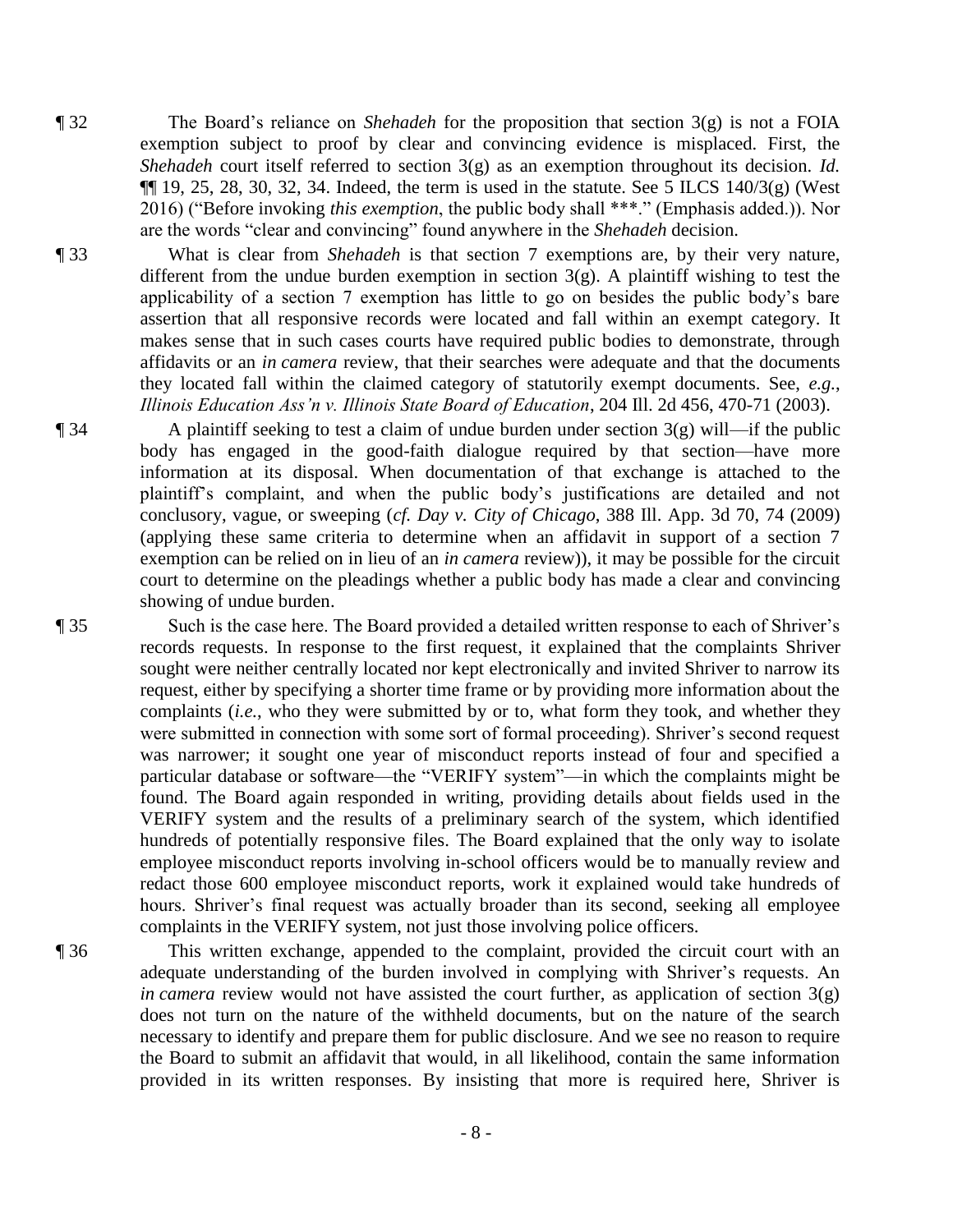essentially asking us to hold that an evidentiary hearing is required whenever a public body asserts undue burden under section 3(g). We do not believe this was the legislature's intent.

¶ 37 We also decline to take judicial notice of a website—provided by Shriver for the first time in its appellate reply brief—describing optical character recognition software that it contends the Board could have used to convert information in the VERIFY system into searchable text. Nothing in Shriver's complaint or the parties' pre-suit communications indicates that Shriver ever raised this possibility with the Board before filing suit, and nothing in the record indicates that Shriver ever asked the circuit court to take judicial notice of this purported fact. By raising the argument for the first time in its reply brief, Shriver has also deprived the Board of an opportunity to respond to it. Under these circumstances, judicial notice would be improper. See *Mabry v. Boler*, 2012 IL App (1st) 111464, ¶ 15 ("Generally, arguments not raised before the circuit court are forfeited and cannot be raised for the first time on appeal.); Ill. S. Ct. R. 341(h)(7) (eff. Nov. 1, 2017) ("Points not argued are waived and shall not be raised in the reply brief, in oral argument, or on petition for rehearing.").

 $\lceil 38 \rceil$  In sum, we hold that a public body asserting a section  $\lceil 3(g) \rceil$  exemption must make a clear and convincing showing that the burden of compliance outweighs public interest in the disclosure of the requested records. This need not always—or even in most cases—necessitate an evidentiary hearing or the filing of detailed affidavits. Where, as here, the pre-suit communications attached to the complaint demonstrate that the public body has complied in good faith with section  $3(g)$  by providing a written explanation for its noncompliance and has given the requesting party an opportunity to test the scope of that explanation by clarifying or narrowing its request, the circuit court may not need any additional information to weigh the burden of compliance against the public's interest in disclosure. What constitutes a clear and convincing showing of undue burden will likely vary from case to case, depending on the broadness of the request, the level of detail provided in the public body's response, and the nature of the parties' exchange.

- ¶ 39 While we think the record in this case provides a clear and convincing showing of the burden compliance would place on the Board, it remains for us to decide whether the circuit court erred in concluding that that burden outweighed the public's interest in the records that Shriver sought. We take issue neither with Shriver's assertion, supported by numerous secondary sources, that there is "an alarming national trend" whereby "primarily children of color are funneled out of public schools and into the juvenile justice system," nor with its belief that "[p]olice officers patrolling school hallways often have little or no training in working with youth." (Internal quotation marks omitted.) These are certainly matters of great public concern. But Shriver's repeated insistence that "student arrest data" is of critical public interest is somewhat misleading. Shriver has not requested student arrest data. Indeed, it acknowledges in its brief that the U.S. Department of Justice already requires school boards to compile and make school arrest data available to the public. Instead, Shriver has requested a broad swath of the Board's employment records.
- 

¶ 40 We have held that when a request is "overly broad and requires the public body to locate, review, redact and arrange for inspection a vast quantity of material that is largely unnecessary to the [requestor's] purpose," this constitutes undue burden. *National Ass'n of Criminal Defense Lawyers v. Chicago Police Department*, 399 Ill. App. 3d 1, 17 (2010). Although we agree with Shriver that it is important for the public to monitor the interactions